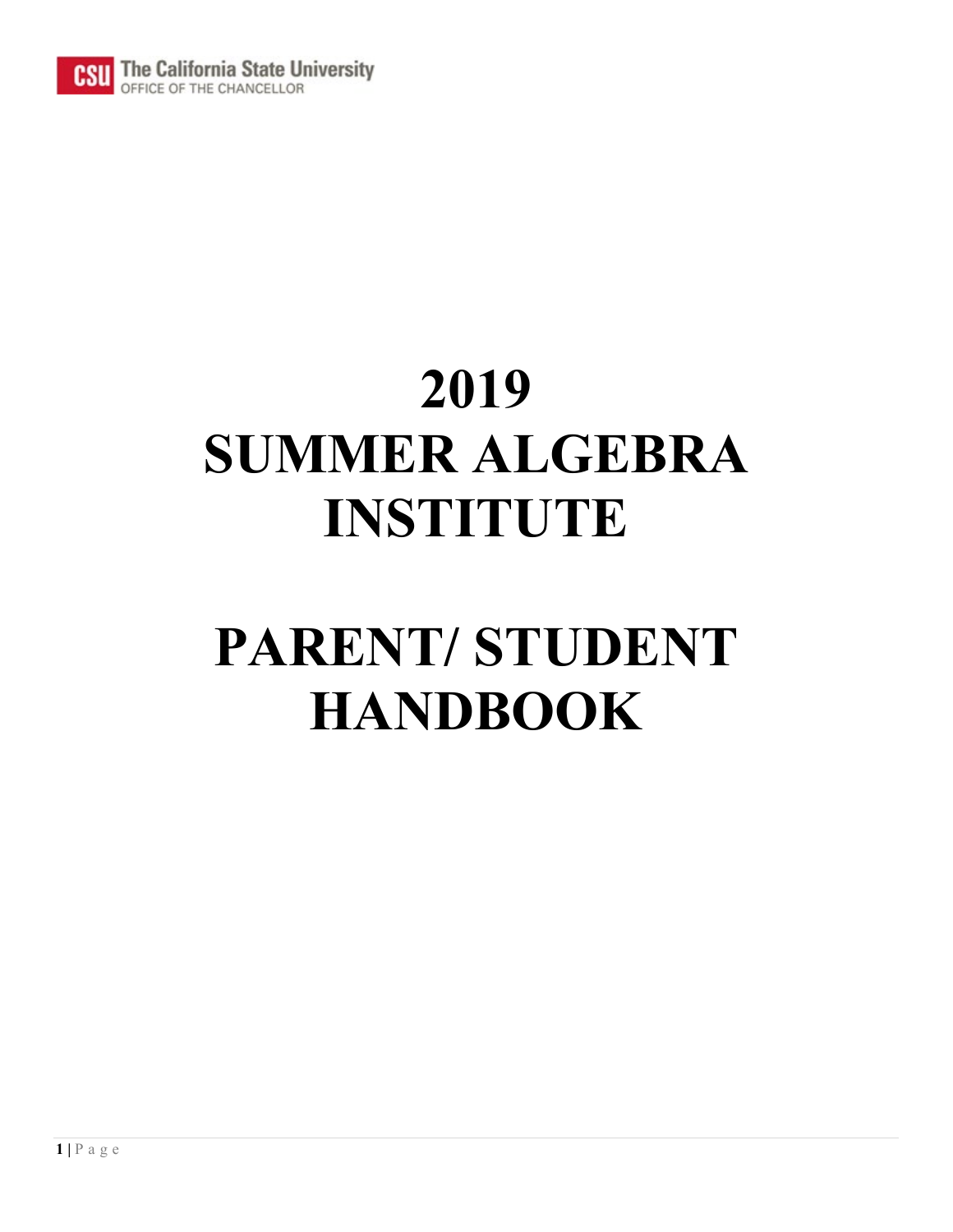

February 28, 2019

Dear Parents and Students,

Welcome to the 2019 Summer Algebra Institute (SAI). We are pleased to bring to you a summer enrichment program focused on college readiness and math preparation. A dedicated team will run the SAI program over a six-week period.

Students and parents are encouraged to participate in order to maximize the benefits presented in the summer program. Students are required to commit to attend the entire six-weeks of the program. Math curriculum will include both computer based and live instruction requiring individual and team work opportunities. Students will work on STEAM (Science Technology, Education, Arts, Mathematics) projects, participate in college knowledge activities, engage in an interactive tour of a CSU campus, and much more!

Parents and/or guardians are encouraged to attend the orientation, college planning workshops and the program culmination event. College planning workshops will provide valuable information and resources to aid parents in preparing your students for college.

We respectfully ask that families adhere to the following;

- Review program and facility policies and guidelines;
- Respect the SAI site dress code;
- Limit bringing valuable items (cell phones, games, headphones, etc.). We will not be responsible for any lost or stolen items;
- Complete homework on time;
- Arrive on time to receive the maximum benefits of the program;
- Contact the SAI site office before 8:00 A.M. if your son/daughter is going to be absent; and
- Communicate with the Site Coordinator regarding any questions or concerns throughtout the program.

We look forward to partnering with you this summer in supporting your student to achieve great gains in Mathematics and College & Career Readiness.

Best Regards,

Pcwuj c'Qt vgi c **3rogram Site Coordinator**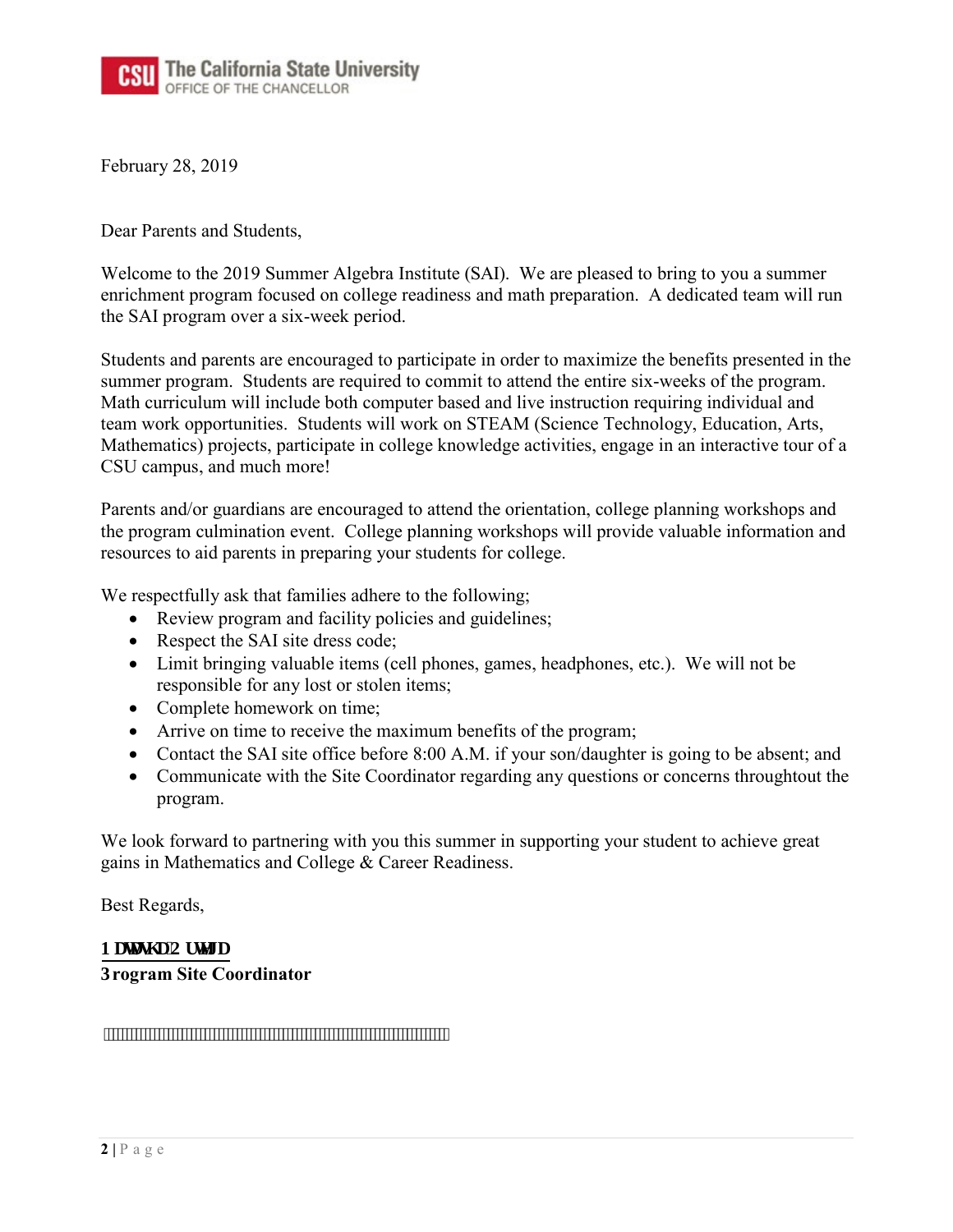### **PROGRAM DETAILS**

### **Guidelines**

The Parent/Student Handbook contains program guidelines to facilitate a learning environment that promotes a college going culture. Please read these guidelines with your son/daughter to ensure an understanding of program expectations throughout the summer. A permission slip and medical release form are required for students to participate in scheduled field trips.

#### **Attendance Policy**

The Summer Algebra Institute is an intensive six-week academic enrichment program. The length of classes and the amount of homework assigned requires students maintain attendance to achieve maximum results. Should the student accrue an absence due to unforeseen circumstances, please contact the site coordinator for assignments and make up opportunities.

All matters regarding the Summer Algebra Institute attendance policy and record keeping procedures should be directed to the Site Coordinator.

#### **EdReady**

EdReady is a math readiness system that employs a knowledge inventory to personalize a learner's path to subject mastery within the context of a specific educational goal. Goals may range from achieving greater success at grade level (e.g., 8th and 9th grade math), to planning for college and career opportunities, or preparation for commonly used placement examinations.

The student experience in EdReady begins with a diagnostic to identify the learner's specific knowledge gaps. Then, a custom course of study is recommended for each student, focusing their efforts on the areas needing the most attention and improvement. Additionally, supporting teachers and other personnel are provided with detailed information about each student's custom learning path, enabling them to provide directed and personalized support.

As students meet or exceed their target scores, they will be directed toward additional resources to guide them on their way to greater academic and personal success.

#### **Science Technology Engineering Art Mathematics (STEAM)**

STEAM activities will be employed to supplement classroom instruction and reinforce the real life application of mathematics. Students may participate in activities such as: gaming software, drone programming, coding, bridge building, case-studies, STEAM career exploration, etc.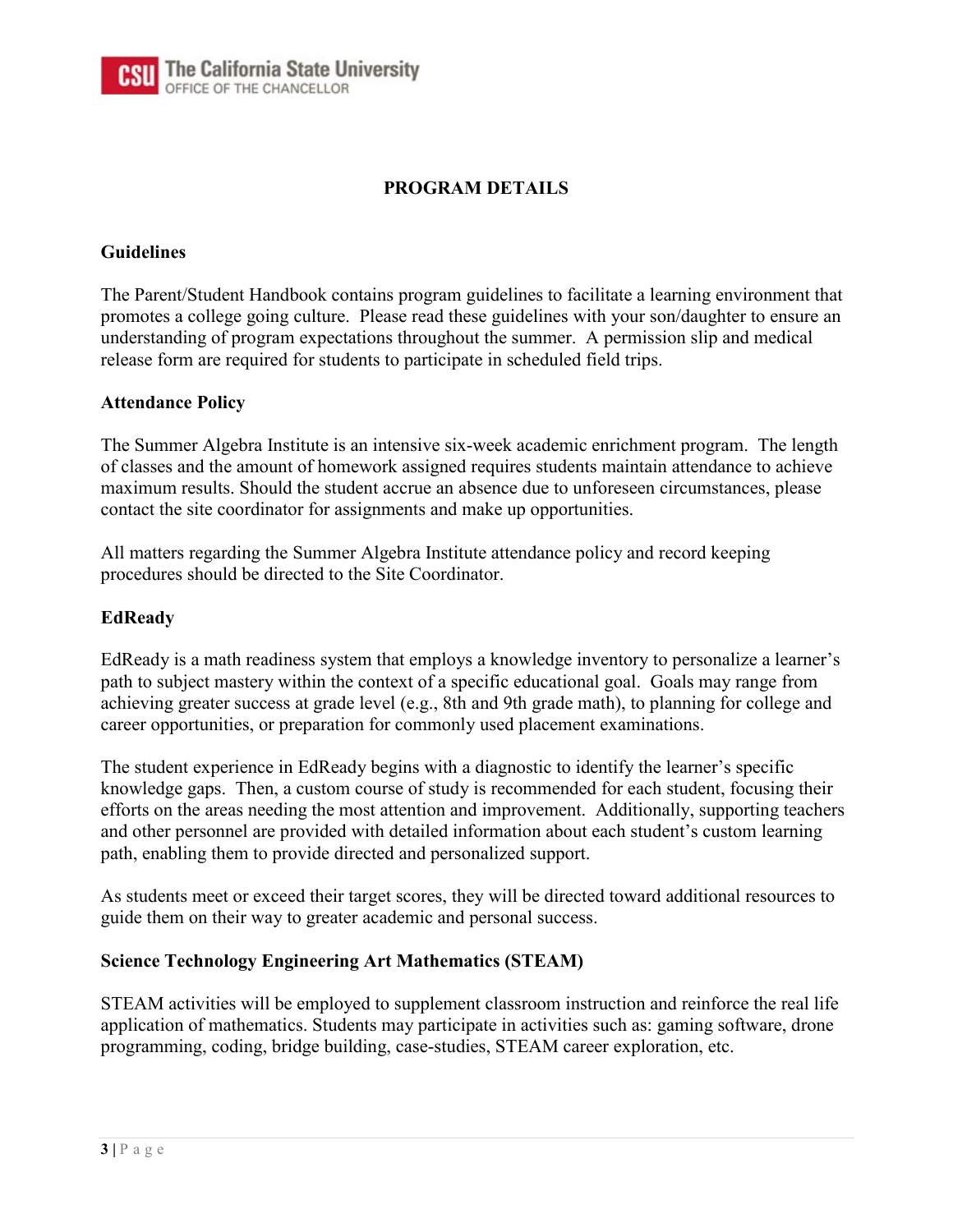

### **Culturally Relevant Instruction**

Sites will design individual/group projects or activities to help students learn some elements of their historical cultural heritage as it relates to math.. Through these activities students will contextualize math genius and social application using inclusive historical and cultural references to support a sense of belonging in STEAM majors and professional fields.

#### **College Readiness**

Throughout the Summer Algebra Institute (SAI) program, students will participate in college visits and tours, seminars, hands-on activities, and work on academic planning. The College Readiness curriculum will take place on Fridays, or a weekday mutually agreed by the local CSU campus. During this time, students will be introduced to college entrance requirements, career information and visit college campuses.

There may be space for parents to join students in CSU campus visits. Interested parents should contact the Site Coordinator for more information.

Parents interested in accompanying students on field trips may contact the Site Coordinators.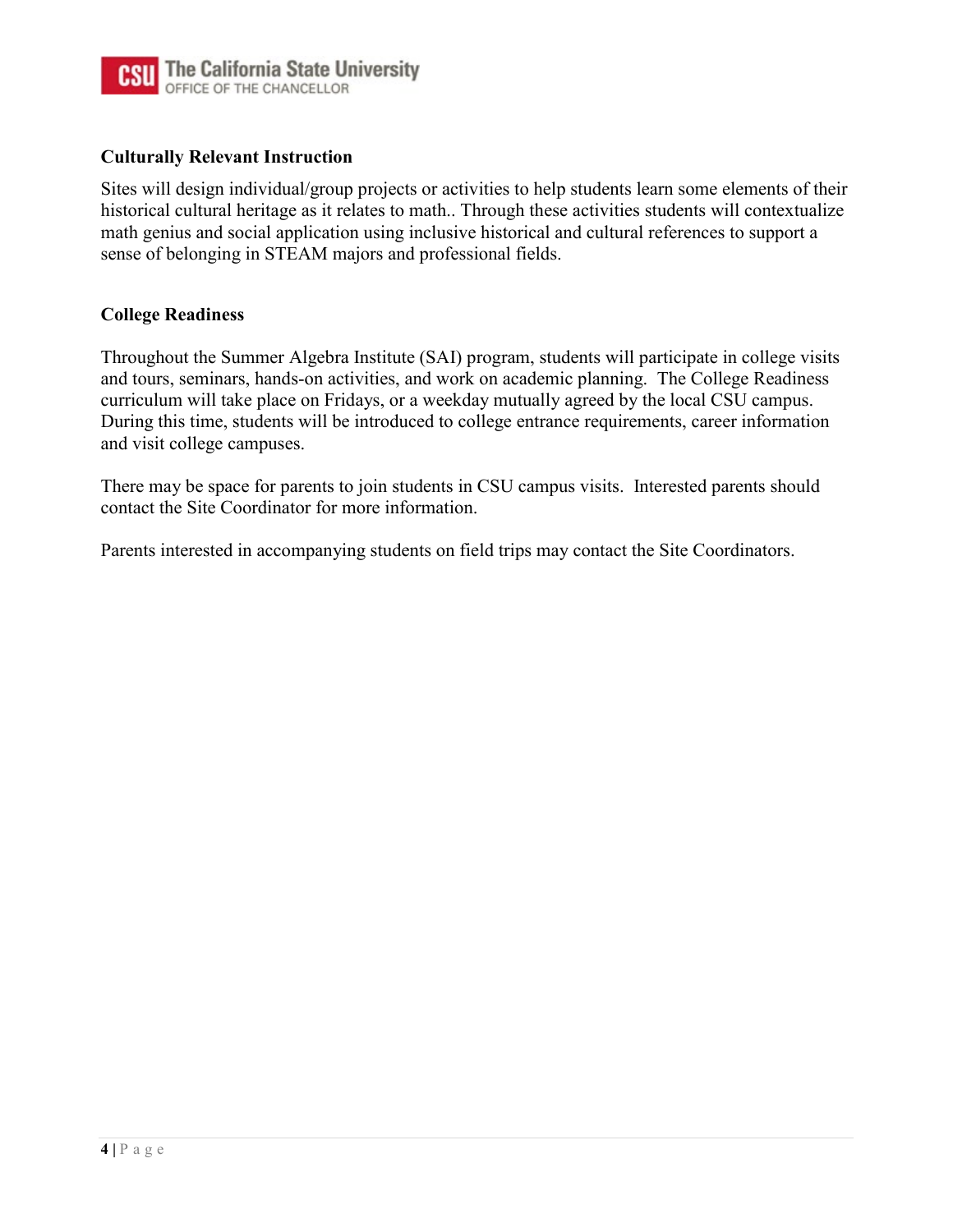### **PROGRAM SCHEDULE**

| <b>MON-FRI</b>                           | <b>WEEK1</b>                                                                                                                                     | <b>WEEK2</b>                               | <b>WEEK3</b>                                             | <b>WEEK4</b>                                             | <b>WEEK 5</b>                                     | WEEK <sub>6</sub>         |
|------------------------------------------|--------------------------------------------------------------------------------------------------------------------------------------------------|--------------------------------------------|----------------------------------------------------------|----------------------------------------------------------|---------------------------------------------------|---------------------------|
| <b>CORE SCHEDULE</b>                     |                                                                                                                                                  |                                            |                                                          |                                                          |                                                   |                           |
| 8:H0am-J∶ <del>€€</del> am               | Recreation                                                                                                                                       | Recreation                                 | Recreation                                               | Recreation                                               | Recreation                                        | Recreation                |
| J:€€am-F€:H€am                           | Math Instruction                                                                                                                                 | Math Instruction                           | Math Instruction                                         | Math Instruction                                         | <b>Math Instruction</b>                           | <b>Math Instruction</b>   |
| F€H€am-10:I Í am                         | <b>Break</b>                                                                                                                                     | <b>Break</b>                               | <b>Break</b>                                             | <b>Break</b>                                             | <b>Break</b>                                      | <b>Break</b>              |
| 10:I l am-1GFI ] m                       | Math Instruction                                                                                                                                 | Math Instruction                           | Math Instruction                                         | Math Instruction                                         | <b>Math Instruction</b>                           | <b>Math Instruction</b>   |
| 1GFI ] m-1:00pm                          | Lunch                                                                                                                                            | Lunch                                      | Lunch                                                    | Lunch                                                    | Lunch                                             | Lunch                     |
| 1:00pm-G30pm                             | STEAM and/or<br>College Prep<br><b>Activities</b>                                                                                                | STEAM and/or<br>College Prep<br>Activities | STEAM and/or<br><b>College Prep</b><br><b>Activities</b> | STEAM and/or<br><b>College Prep</b><br><b>Activities</b> | STEAM and/or<br><b>College Prep</b><br>Activities | Culmination<br>Rehearsals |
| <b>OTHER</b><br><b>ACTIVITIES</b>        |                                                                                                                                                  |                                            |                                                          |                                                          |                                                   |                           |
| Pre- and Post- Tests                     | Pre-test done by week 1; Post-test done prior to culmination                                                                                     |                                            |                                                          |                                                          |                                                   |                           |
| <b>College Prep</b><br><b>Activities</b> | Set aside time 2-3 times a week for student's to engage in college preparation activities                                                        |                                            |                                                          |                                                          |                                                   |                           |
| Fieldtrip/Campus<br>Tours                | 1 Campus tour planned; 1 STEAM fieldtrip; sites can also plan an optional fun trip [no instruction on these<br>days, typically held on Friday's] |                                            |                                                          |                                                          |                                                   |                           |
| Parent Workshops                         | 1-2 parent/student workshop planned during the 6 weeks                                                                                           |                                            |                                                          |                                                          |                                                   |                           |
| Culmination                              | At the end of program; earliest – on the last day of program                                                                                     |                                            |                                                          |                                                          |                                                   |                           |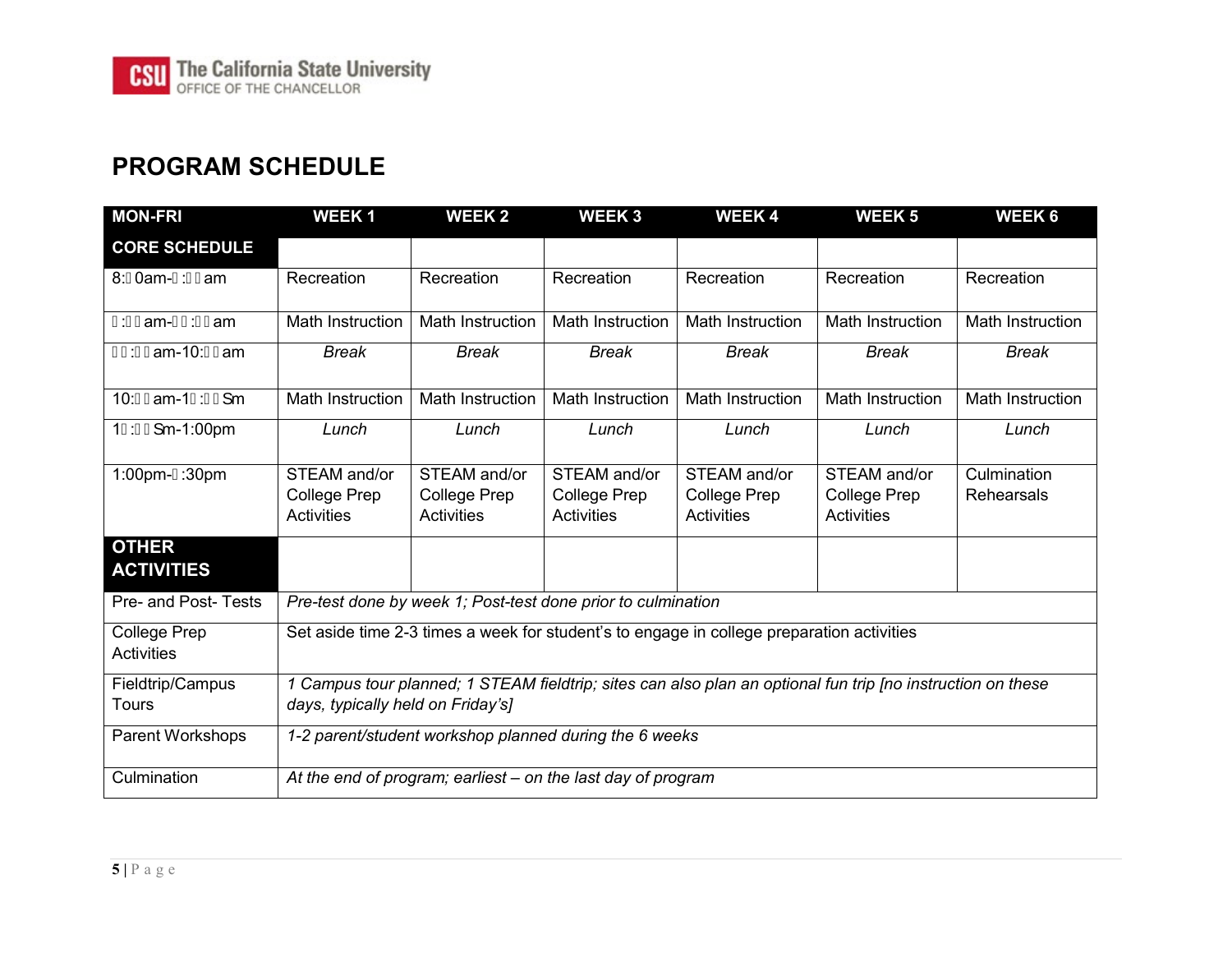The California State University<br>OFFICE OF THE CHANCELLOR

### **POLICIES AND PROCEDURES**

- 1. Students must be on time.
- 2. Parents must pickup students on time.
- 3. Upon arrival students will sign attendance sheets with all information being accurate and legible.
- 4. Students must remain inside the building especially when waiting for their parents to pick them up. Students are not permitted to wait outside of the building for any reason.
- 5. Student must be respectful to all adult staff as well as each other at all times.
- 6. Students must wear appropriate dress attire. No exposed waists or undergarments.
- 7. Computers are for academic use only. Other activity such as playing games, downloading pictures, music, etc. are not allowed and may lead to dismissal from the program.
- 8. All required documents need to be signed and submitted in a timely manner.
- 9. The following will NOT be tolerated:
	- a. playing or loud talking during classroom sessions
	- b. profanity
	- c. hitting or fighting
	- d. magazines in the classroom unless used for academic purposes
	- e. hats, caps or "do-rags"
	- f. food or drinks in computer labs
	- g. cell phones and electronic devices turned on during classroom sessions
	- h. drugs or alcoholic beverages
	- i. weapons (real and imitation)
- 10. Bullying will NOT be tolerated.

Disobeying these rules will result in a conference with the staff, the student and parents and may result in dismissal from the program.

I understand and agree to adhere to the above stated policies and procedures.

Student Signature Date

I understand and agree to adhere to the above stated policies and procedures.

Parent/Guardian Signature Date

 $\_$  , and the contribution of the contribution of  $\mathcal{L}_\mathcal{A}$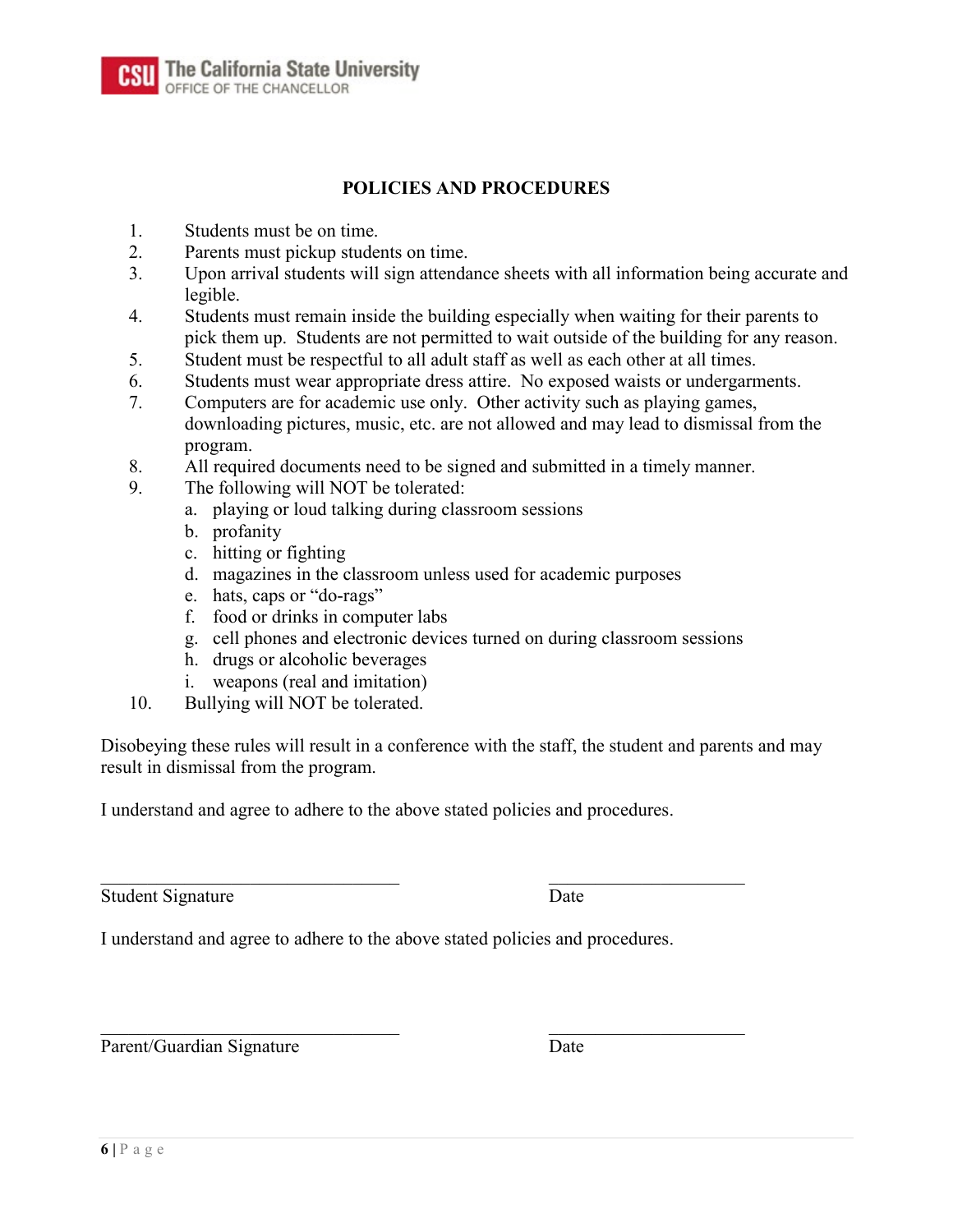### **PARENT PERMISSION SLIP**

### EVERYONE UNDER **18 YEARS OF AGE** MUST HAVE A PERMISSION SLIP TO ATTTEND CSU CAMPUS VISITS AND FIELD TRIPS.

I \_\_\_\_\_\_\_\_\_\_\_\_\_\_\_\_\_\_\_\_\_\_\_\_\_\_\_\_\_\_\_\_\_\_\_\_\_\_\_\_\_\_\_\_\_\_\_\_ (Name of Parent/Legal Guardian only) give permission for my child  $(Name of Child)$  to attend a scheduled CSU campus or field trip with the Summer Algebra Institute.

#### **MEDICAL RELEASE FORM**

*Emergency information must be provided for your son/ daughter to ride the bus.* 

| Parent/Legal Guardian Home Phone Number: _______________________Cell Number: ______________________                                                                                                                                                                                                                                                                                                                                                                                                                            |  |
|--------------------------------------------------------------------------------------------------------------------------------------------------------------------------------------------------------------------------------------------------------------------------------------------------------------------------------------------------------------------------------------------------------------------------------------------------------------------------------------------------------------------------------|--|
|                                                                                                                                                                                                                                                                                                                                                                                                                                                                                                                                |  |
|                                                                                                                                                                                                                                                                                                                                                                                                                                                                                                                                |  |
|                                                                                                                                                                                                                                                                                                                                                                                                                                                                                                                                |  |
|                                                                                                                                                                                                                                                                                                                                                                                                                                                                                                                                |  |
| Doctor: Doctor: Doctor's Phone:                                                                                                                                                                                                                                                                                                                                                                                                                                                                                                |  |
| List allergies or other known medical conditions: _______________________________                                                                                                                                                                                                                                                                                                                                                                                                                                              |  |
| Does your child require any special medical attention: Yes: No: No: No:                                                                                                                                                                                                                                                                                                                                                                                                                                                        |  |
|                                                                                                                                                                                                                                                                                                                                                                                                                                                                                                                                |  |
| I authorize my child to ride the bus provided by the Summer Algebra Institute. I release the Summer Algebra Institute and all of their<br>representatives from any and all liability in the event of an accident. I hereby give the Summer Algebra Institute personnel<br>permission to see that my child/children receive medical treatment in the event of an emergency, regardless of my insurance<br>coverage. In addition, I authorize emergency medical treatment for my child/children at the nearest medical facility. |  |
| Child's Name:                                                                                                                                                                                                                                                                                                                                                                                                                                                                                                                  |  |
|                                                                                                                                                                                                                                                                                                                                                                                                                                                                                                                                |  |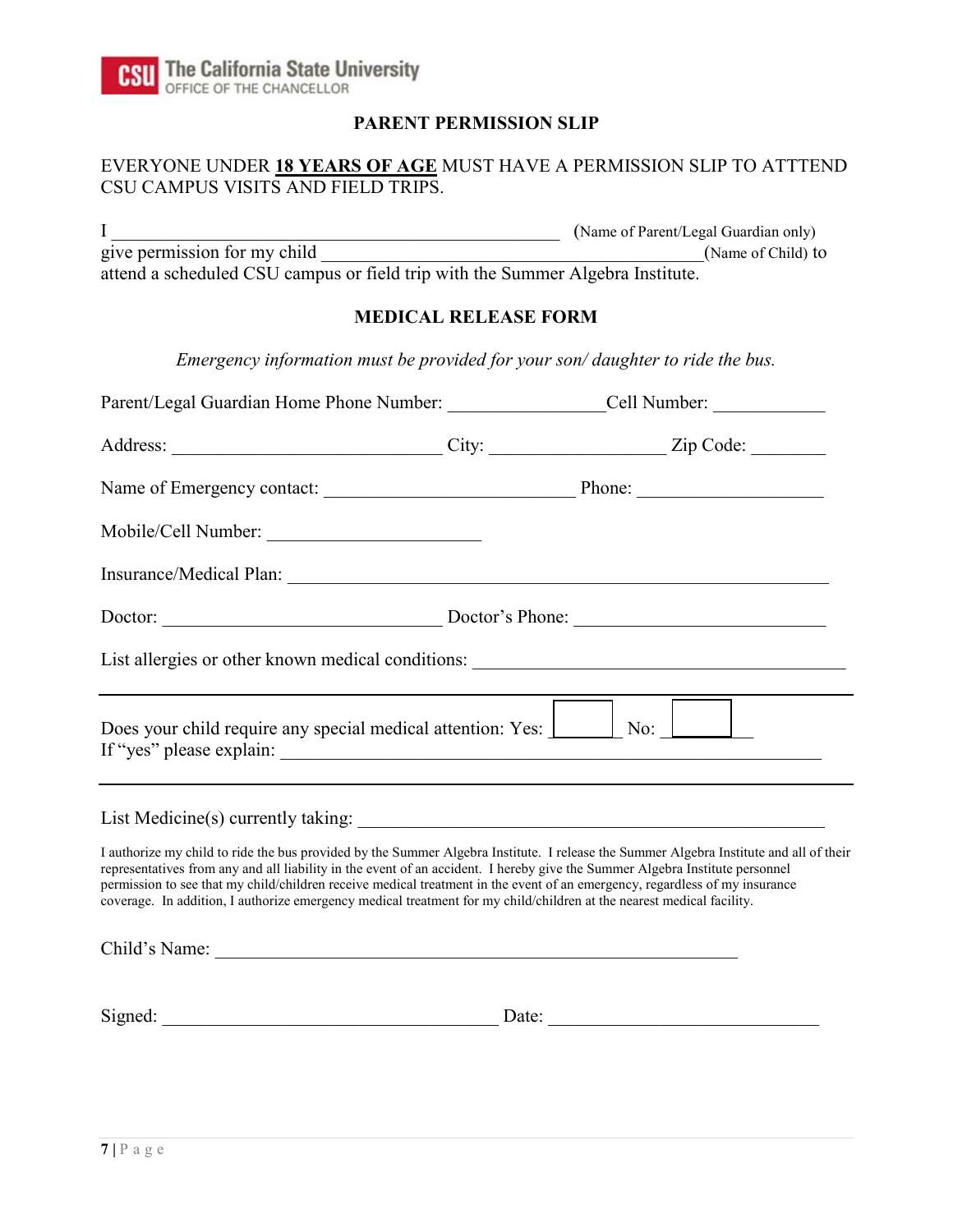# **CSU** The California State University

**PEFICE OF THE CHANCELLOR** 

# Notice of Informed Consent

**Project Title:** The impact of the California State University Summer Algebra Institute (SAI) on mathematics readiness for rising  $9<sup>th</sup>$  through 12<sup>th</sup> graders.

> **Investigator(s):** Babette Benken, Christina Gutierrez, Judith Millsap **Project Contact:** [cgutierrez@](mailto:fuy@calstate.edu)calstate.edu; (562) 951 - 4818 **California State University, Long Beach (CSULB) Office of Research and Sponsored Programs, CSULB 1250 Bellflower Blvd., Long Beach, CA 90840**

Your child is being invited to participate in a research study.

The purpose of this study is to help under-represented students prepare and succeed in Algebra 1 and other mathematics courses. This program will try to study the effects to under-represented students like your child with regard to how well they may perform in their future mathematics courses that will prepare them for college and careers. Your child will be involved in activities approximately six hours per day for five days per week over the course of six total weeks. If you choose to participate in the program, your child will be asked to:

- Complete online pre-assessment and post-assessment Math Diagnostic Testing Project (MDTP). The MDTP is a test to promote and support your child to be ready and succeed in mathematics courses. It identifies the topics that your child may need to do additional work on.
- Take a diagnostic test with EdReady which will yield a preliminary score. EdReady is a computerized mathematics review program that will give practice and other activities to your child to improve their mathematics performance. Your child will take an initial test to determine which areas must be improved on. EdReady will be the chosen program in making the students' mathematics knowledge better and will get them ready for other mathematics courses needed for college and careers.
- Work on EdReady mathematics modules, and their activities and Science, Technology, Engineering, Arts and Mathematics (STEAM) project. In order to demonstrate the application of mathematics, a STEAM project is daily part of the curriculum. Doing so will show a hands-on learning and use of mathematics and also have a break from using the computers for a long period of time. Participants will have an active learning experience and not to be confined to their seats. All students (opt-in and opt-out of the research study) in the SAI will be required to participate in the STEAM project. Examples of STEAM project the student may choose to work on will be building a catapult, building a robot arm, visual representation of geometric solids, flowcharting, constructing a statue display, etc. The STEAM project will be displayed at the closing ceremonies for parents, guests, and other people to observe and appreciate.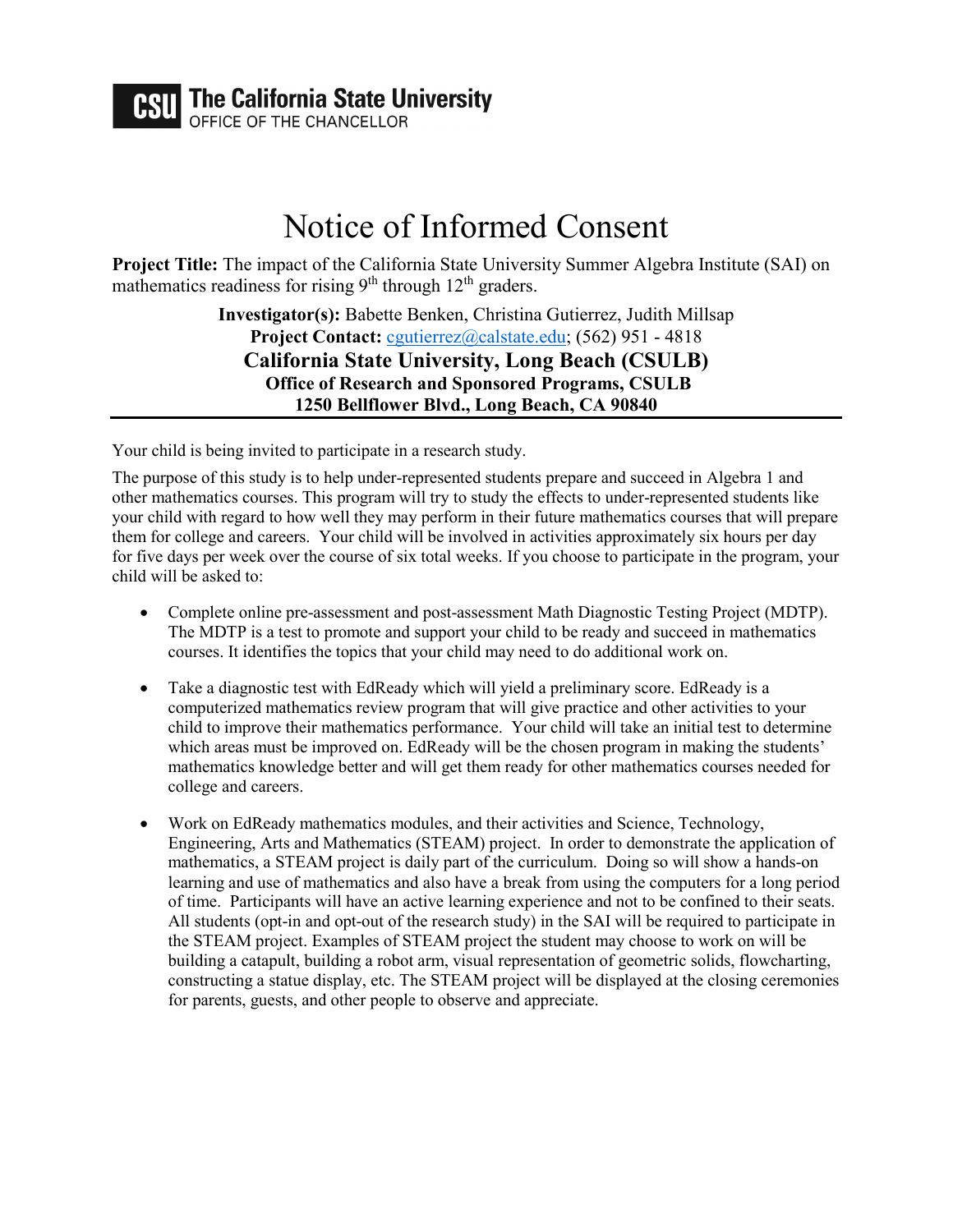- Attend college-readiness workshops and college campus visits. One day a week during the program, your child will be doing activities that will expose your child to college life and activities.
- Participate in a focus group interview. A focus group is a meeting of selected people who will participate in a discussion about a particular issue. Questions about the program will be asked to get responses, which will be studied and analyzed.
- In addition to the activities listed above, your child will fulfill all other program requirements noted for your child's participation in the SAI program consent form.

Again, your child will be involved in activities approximately six hours per day for five days per week over the course of six total weeks. The risks to participating in this study include potential loss of confidentiality, potential decrease of self-confidence, and possible pressure for your child to take part in the assessments. The investigator will make every attempt to reduce or eliminate these risks by not using real names for the report, to have Site Coordinators be available to maintain support for your child, and have Site Coordinators reinforce to you and your child that students are not required to participate in the assessments to be part of the program. Your child may not directly benefit from participating in this study. However, the results of this study may benefit research and/or society by knowing effective practices in teaching mathematics and by having a better understanding of students in general.

**Please note that even if you decline to be part of the research study, your child will not be forbidden to join the Summer Algebra Institute. The activities, scores, tests, projects, etc. completed by your child will not be included in the research study**.

#### **Options for Recording**

The project activities may involve audio recording from a recording device or computer program application. For example, one activity that may be video recorded is your child presentation of the Science, Technology, Engineering, Arts and Mathematics (STEAM) project. This recording will assist us in studying and analyzing the value of having a STEAM project. Another activity is the focus group interview; this will be recorded to capture fully the responses and also for review purposes. You must indicate whether you agree to the recording; please mark your choice below.

- $\Box$  Yes, I agree to the audio recording.
- $\Box$  No, I do not agree to the audio recording but, I agree to handwritten notes.

Any information collected from you in this study will be stored in a secure location and will not be shared with anyone who does not have appreciate provisions to access the information.

You may contact the Office of Research and Sponsored Programs at [ORSPCompliance@csulb.edu,](mailto:ORSPCompliance@csulb.edu) or by calling (562) 985-8147, if you have questions about your rights as a research participant.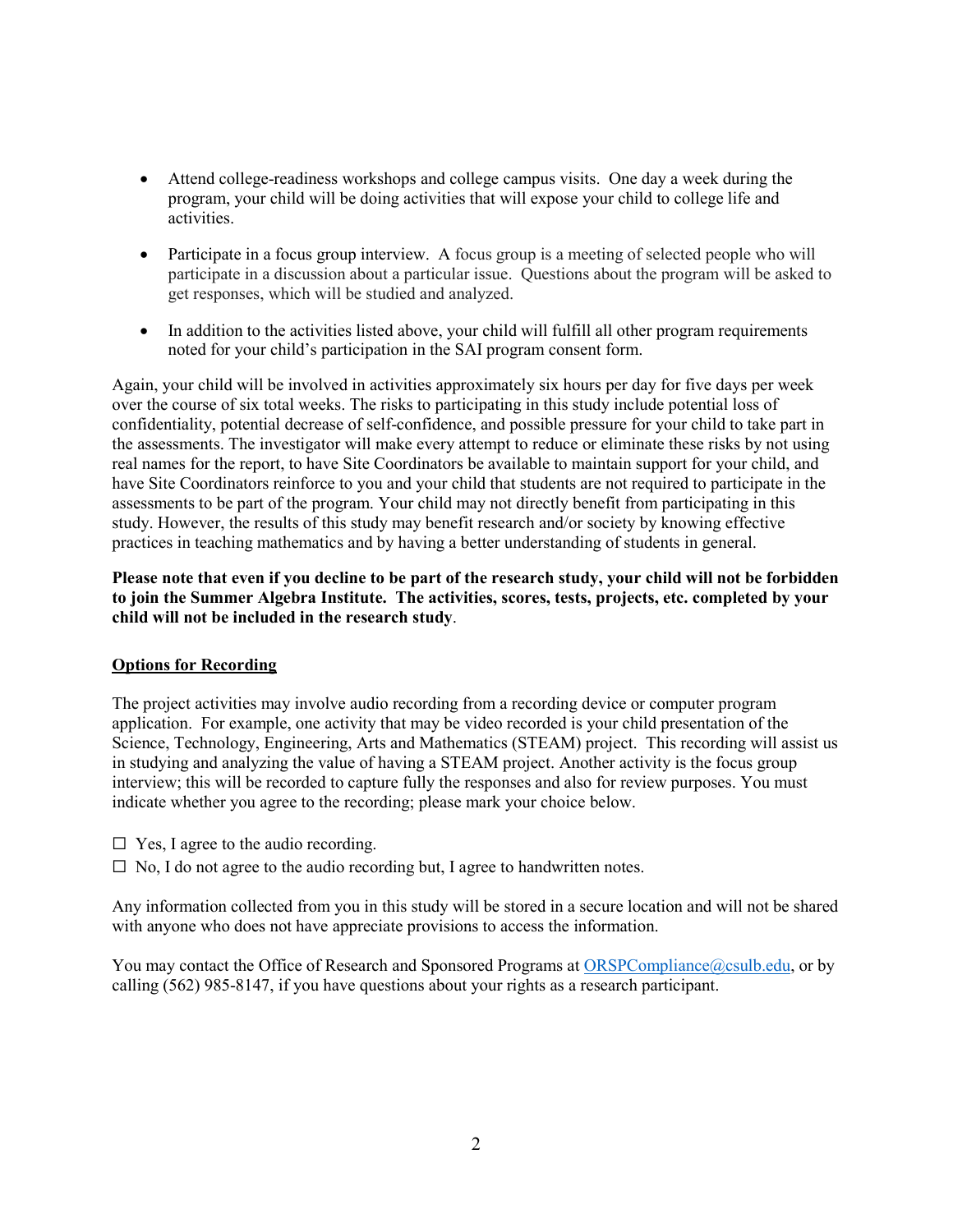By signing this document, I understand completely that all information about the research study has been explained to me, the program has answered any questions I have about the research study, and that I voluntarily agree and allow my child to participate in this research study.

Name of Child

Name of Parent

Signature of Parent Theorem and Theorem 2014

 $\mathcal{L}_\text{max}$  , where  $\mathcal{L}_\text{max}$  and  $\mathcal{L}_\text{max}$ 

\_\_\_\_\_\_\_\_\_\_\_\_\_\_\_\_\_\_\_\_\_\_\_\_\_\_\_\_\_\_\_\_\_\_\_

 $\_$  , and the contribution of the contribution of  $\mathcal{L}_\mathcal{A}$  , and the contribution of  $\mathcal{L}_\mathcal{A}$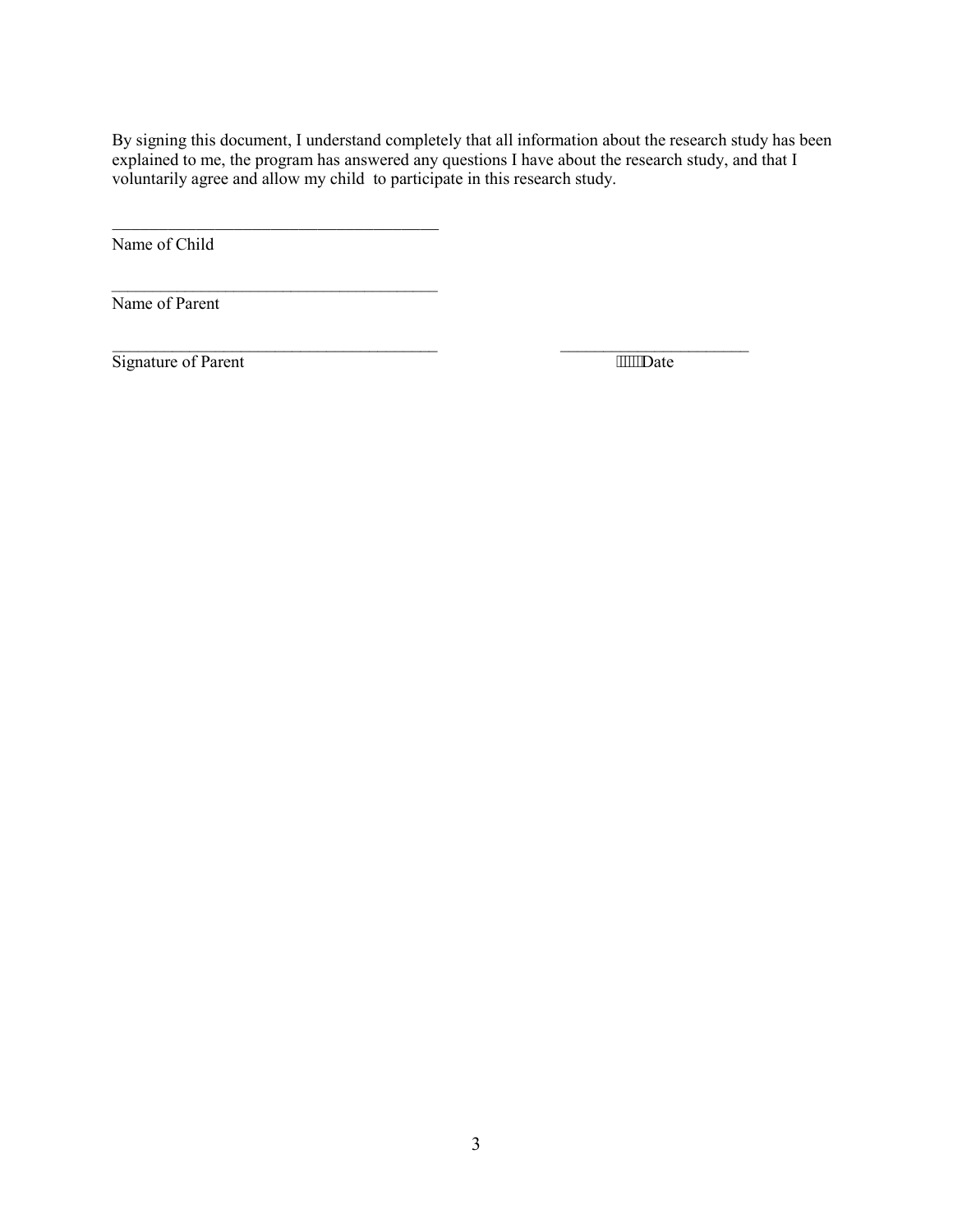### **CSU** The California State University FFICE OF THE CHANCELLOR

Child Assent

**Project Title:** The impact of the California State University Summer Algebra Institute (SAI) on mathematics readiness for rising 9<sup>th</sup> through 12<sup>th</sup> graders.

**Investigator(s):** Babette Benken, Christina Gutierrez, Judith Millsap **Project Contact:** [cgutierrez@](mailto:fuy@calstate.edu)calstate.edu; (562) 951 - 4818 **California State University, Long Beach (CSULB) Office of Research and Sponsored Programs, CSULB: 1250 Bellflower Blvd., Long Beach, CA 90840**

You are being invited to participate in a research study.

The purpose of this study is to help under-represented students like you prepare and succeed in Algebra 1 and other mathematics courses. This program will try to study the effects to under-represented students like you with regard to how well you may perform in your future mathematics courses that will prepare you for college and careers. You will be involved in activities approximately six hours per day for five days per week over the course of six total weeks. If you choose to participate in the program, you will be asked to:

- Complete online pre-assessment and post-assessment Math Diagnostic Testing Project (MDTP). The MDTP is a test to promote and support you to be ready and succeed in mathematics courses. It identifies the topics that you may need to do additional work on.
- Take a computerized test with EdReady which will yield a preliminary score. EdReady is a computerized mathematics review program that will give practice and other activities to you to improve mathematics performance. You must take this test to determine which areas you will need improvement. EdReady is the chosen program in making your mathematics knowledge better and will get you ready for other mathematics courses needed for college and careers.
- Work on EdReady mathematics modules, and your activities and Science, Technology, Engineering, Arts and Mathematics (STEAM) projects. In order to demonstrate the application of mathematics, a STEAM project is daily part of the curriculum. Doing so will show a hands-on learning and use of mathematics and also have a break from using the computers for a long period of time. Participants will have an active learning experience and not to be confined to their seats. All students (opt-in and opt-out of the research study) in the SAI will be required to participate in the STEAM project. Examples of STEAM project the student may choose to work on will be building a catapult, building a robot arm, visual representation of geometric solids, flowcharting, constructing a statue display, etc. The STEAM project will be displayed at the closing ceremonies for parents, guests, and other people to observe and appreciate
- Attend college campus visits and college-readiness workshops. One day a week during the program, you will be doing activities that will expose you to college life and activities.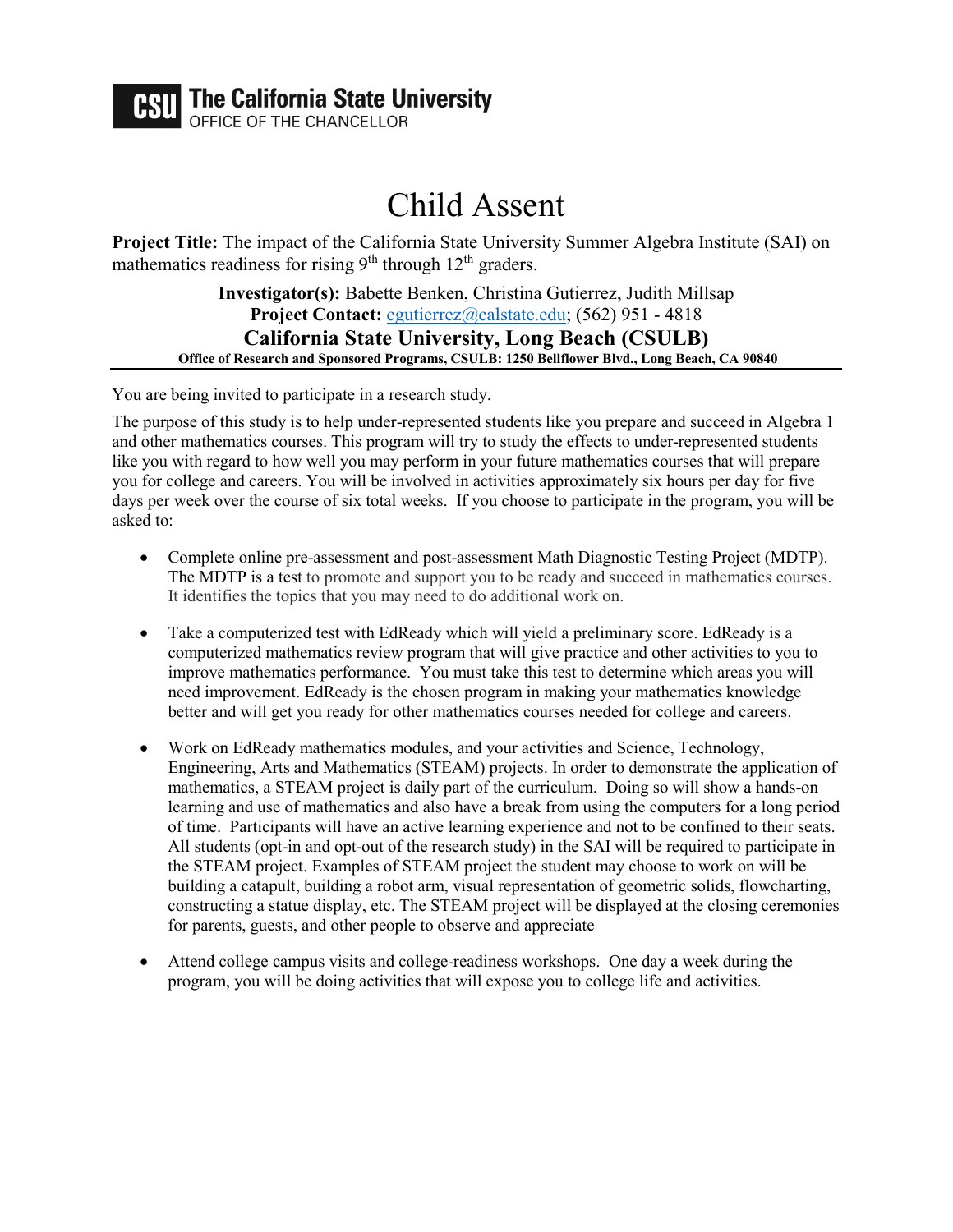- Participate in a focus group interview. A focus group is a meeting of selected people who will participate in a discussion about a particular issue. Questions about the program will be asked to get responses, which will be studied and analyzed after.
- In addition to the activities listed above, you will fulfill all other program requirements noted for your participation in the SAI program consent form.

Again, you will be involved in activities approximately six hours per day for five days per week over the course of six total weeks. The risks to participating in this study include potential loss of confidentiality, potential decrease of self-confidence, and possible pressure for you to take part in the assessments. The investigator will make every attempt to reduce or eliminate these risks by not using real names for the report, to have Site Coordinators be available to maintain support for you, and have Site Coordinators reinforce to you and your parent(s) that you are not required to participate in the assessments to be part of the program. You may not directly benefit from participating in this study. However, the results of this study may benefit research and/or society by knowing effective practices in teaching mathematics and by having a better understanding of students in general.

#### **Please note that even if you decline to be part of the research study, you will not be forbidden to join the Summer Algebra Institute. The activities, scores, tests, projects, etc. completed by you will not be included in the research study.**

#### **Options for Recording**

The project activities may involve audio recording from a recording device or computer program application. For example, one activity that may be video recorded is your presentation of the Science, Technology, Engineering, Arts and Mathematics (STEAM) project. This recording will assist us in studying and analyzing the value of having a STEAM project. Another activity is your focus group interview; this will be recorded to capture fully your responses and also for review purposes. You must indicate whether you agree to the recording; please mark your choice below.

 $\Box$  Yes, I agree to the audio recording.

 $\Box$  No, I do not agree to the audio recording but, I agree to handwritten notes.

Any information collected from you in this study will be stored in a secure location and will not be shared with anyone who does not have appropriate provisions to access the information.

You may contact the Office of Research and Sponsored Programs at [ORSPCompliance@csulb.edu,](mailto:ORSPCompliance@csulb.edu) or by calling (562) 985-8147, if you have questions about your rights as a research participant.

By signing this document, I understand completely that all information about the research study has been explained to me, the program has answered any questions I have about the research study, and that I voluntarily agree to participate in this research study.

Name of Subject (Printed)

\_\_\_\_\_\_\_\_\_\_\_\_\_\_\_\_\_\_\_\_\_\_\_\_\_\_\_\_\_\_\_\_\_

Subject Signature Date

 $\overline{\phantom{a}}$  , and the contract of the contract of the contract of the contract of the contract of the contract of the contract of the contract of the contract of the contract of the contract of the contract of the contrac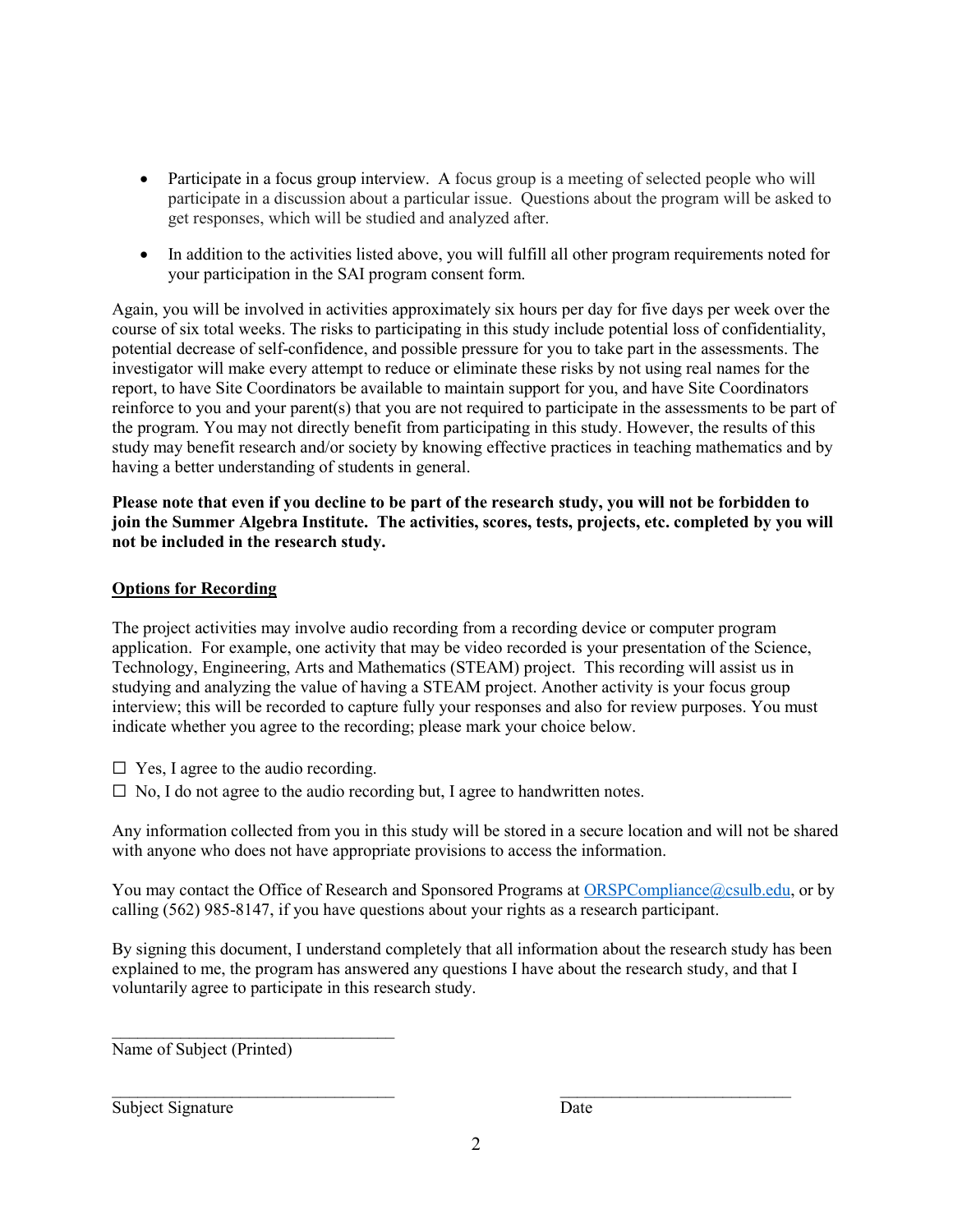# **2019 SUMMER ALGEBRA INSTITUTE (SAI) Student Application**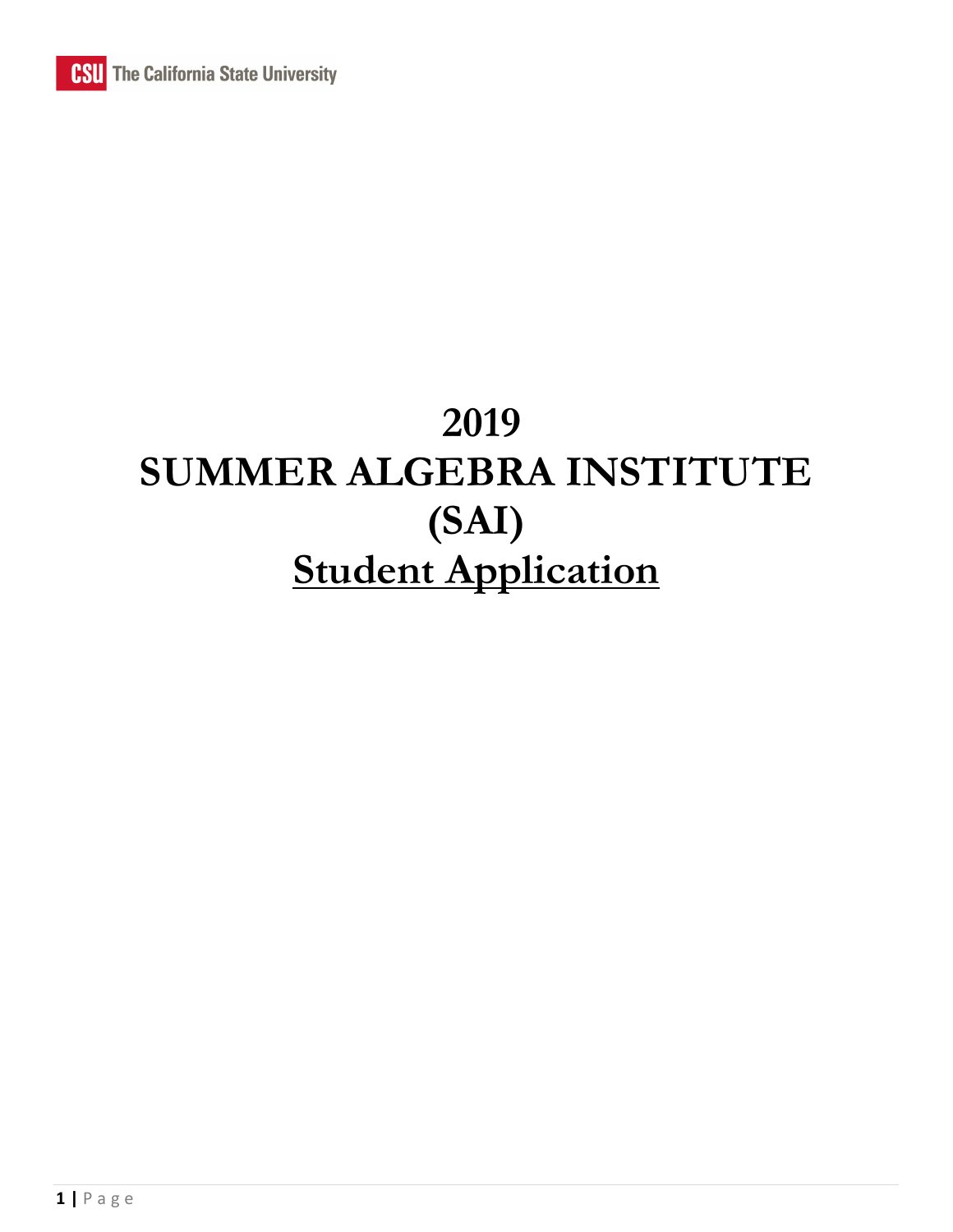### **Introduction:**

The Summer Algebra Institute (SAI) is a six-week STEAM enrichment program designed to prepare rising  $9<sup>th</sup>$  through  $12<sup>th</sup>$  grade students for success in mathematics. The program features both live and computer-based instruction that is geared to improve students' content knowledge, reasoning, communication, critical thinking and problem solving. Students will receive college preparation resources and exposure to college culture through CSU campus tours and college knowledge activities.

### **How to apply:**

To participate in the CSU Summer Algebra Institute, student must currently have a GPA of 2.5 or higher, a C or better in their previous math course, and make a commitment to attend all six weeks of the program.

If you have met these requirements, complete the student application form in this packet and return all required materials by the **application deadline**. Please follow instructions carefully. You may submit completed application and supporting materials to:

admin@squarerootacademy.com

### **Deadline to apply**:

File your completed application by Friday, May 31, 2019. Applications received after the deadlinewill be put on a waiting list until all priority applications are reviewed. Waitlist applications will be accepted in the order received until the class reaches capacity.

# **Application Overview:**

### **Contact Information:**

Complete the required contact information for parent/guardian(s) and student applicant.

### **Personal Statement:**

Students are required to answer each prompt and submit all responses typed or printed.You may attach your responses on a separate sheet if necessary.

## **Report Card:**

All applicants are required to submit a copy of their most recent report card with their application. Your application will be considered incomplete without a copy of the report card. Report cardswill not be returned, so please provide a copy that we can keep.

### **Program Expectations:**

Students are to attend daily, complete all assignments and conduct themselves according to the program code of conduct. Students who do not adhere to the expected policies will be dismissed from the program. Students and parents are required to sign a Statement of Commitment at the end of the application.

### **Accuracy and Completeness:**

Inaccurate or incomplete applications will not be accepted. For this reason, it is essential that you fill out all required fields completely and accurately. Applications without required signatures are considered incomplete.

### **Special Needs and Accommodations:**

If your student has any special needs or accommodations, please let us know who we can best support them.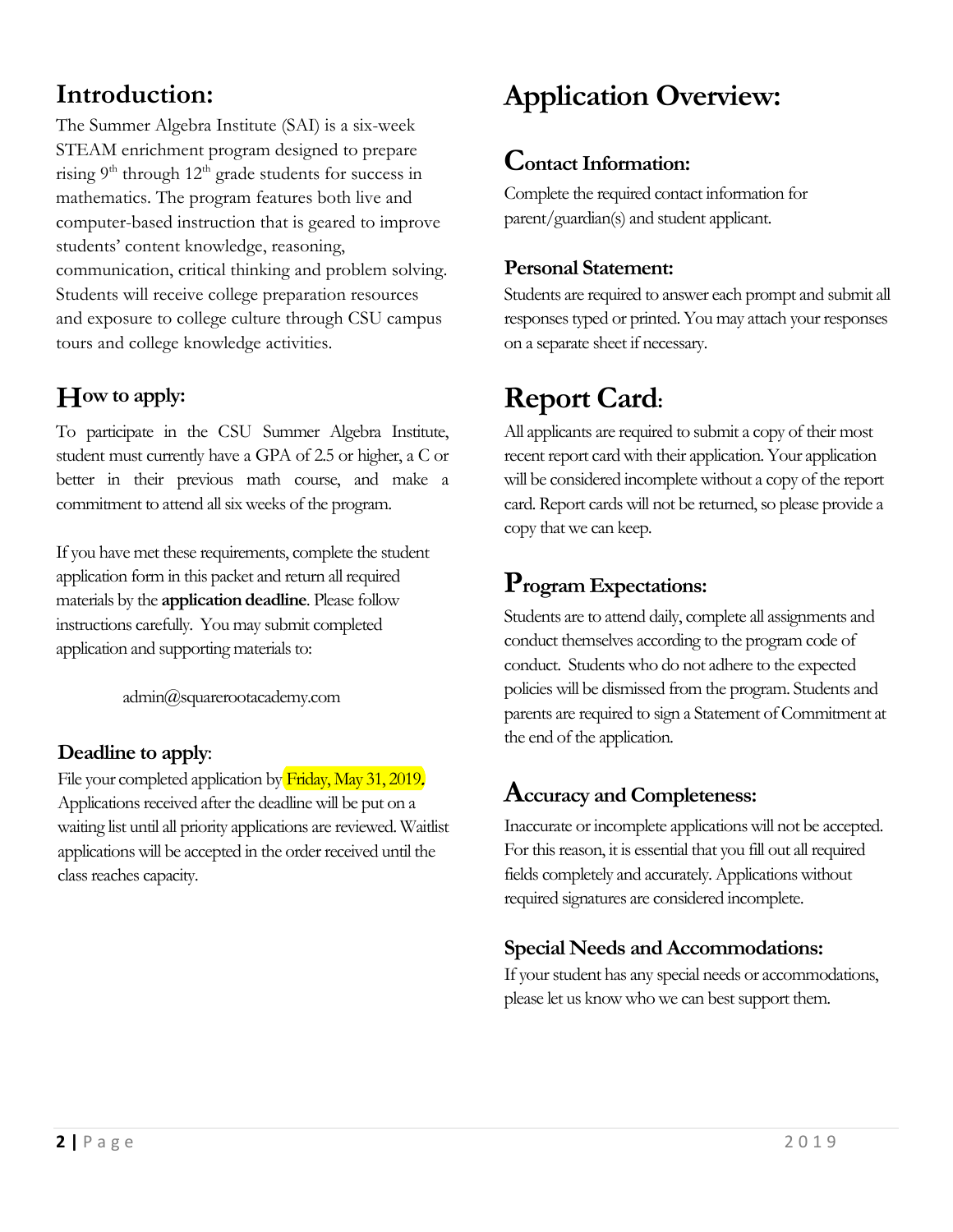### **Checklist:**

To ensure completeness and accuracy a checklist is provided here for your convenience. Remove all informational sheets from the packet and only submit required items.

| $\perp$ Application form                 |
|------------------------------------------|
| Personal Statement                       |
| Signed Statement of Commitment & Consent |
| Signed IRB Parent Consent Form           |
| Signed IRB Student Consent Form          |
| Report Card (copy)                       |

## **Questions:**

For questions regarding the CSU Algebra Institute or application, please feel free to contact any of the individual listed below:

**Name:** Natasha Ortega Title: Program Site Coordinator E-mail: nortega@squarerootacademy.com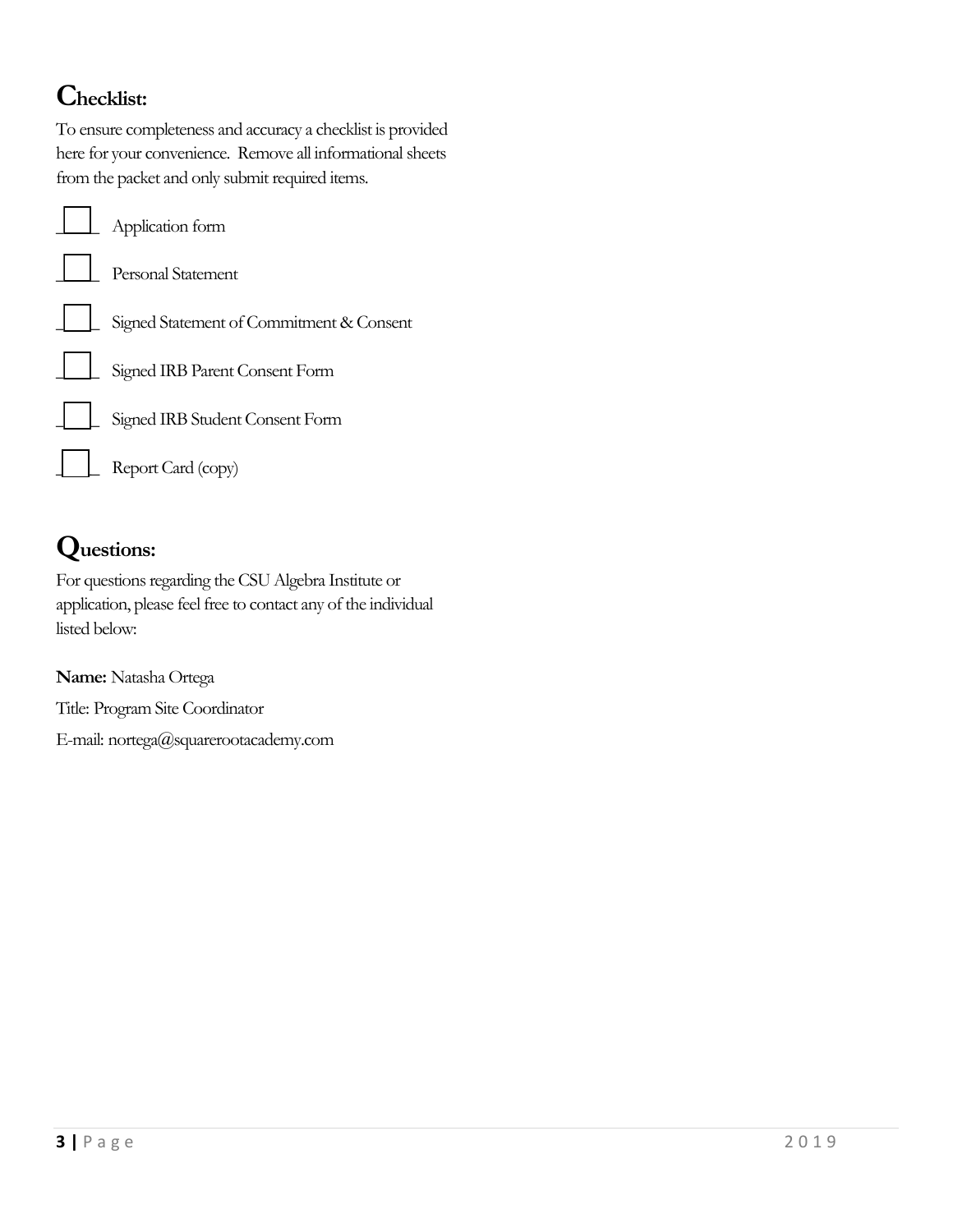### **APPLICATION FORM**

| <b>Parent Contact Information (Required)</b> |                                                     |  |           |
|----------------------------------------------|-----------------------------------------------------|--|-----------|
|                                              |                                                     |  |           |
|                                              |                                                     |  |           |
|                                              |                                                     |  |           |
|                                              |                                                     |  |           |
|                                              |                                                     |  |           |
| <b>Emergency Contact (Required)</b>          |                                                     |  |           |
|                                              |                                                     |  |           |
|                                              |                                                     |  |           |
|                                              |                                                     |  |           |
| <b>Student Information (Required)</b>        |                                                     |  |           |
|                                              |                                                     |  |           |
|                                              |                                                     |  |           |
|                                              |                                                     |  |           |
|                                              |                                                     |  |           |
|                                              |                                                     |  |           |
| Gender (circle): $M \mid F \mid$             |                                                     |  |           |
|                                              |                                                     |  |           |
|                                              |                                                     |  | Apt/Unit: |
|                                              |                                                     |  |           |
|                                              |                                                     |  |           |
|                                              | Anticipated High School Graduation Year: __________ |  |           |
|                                              |                                                     |  |           |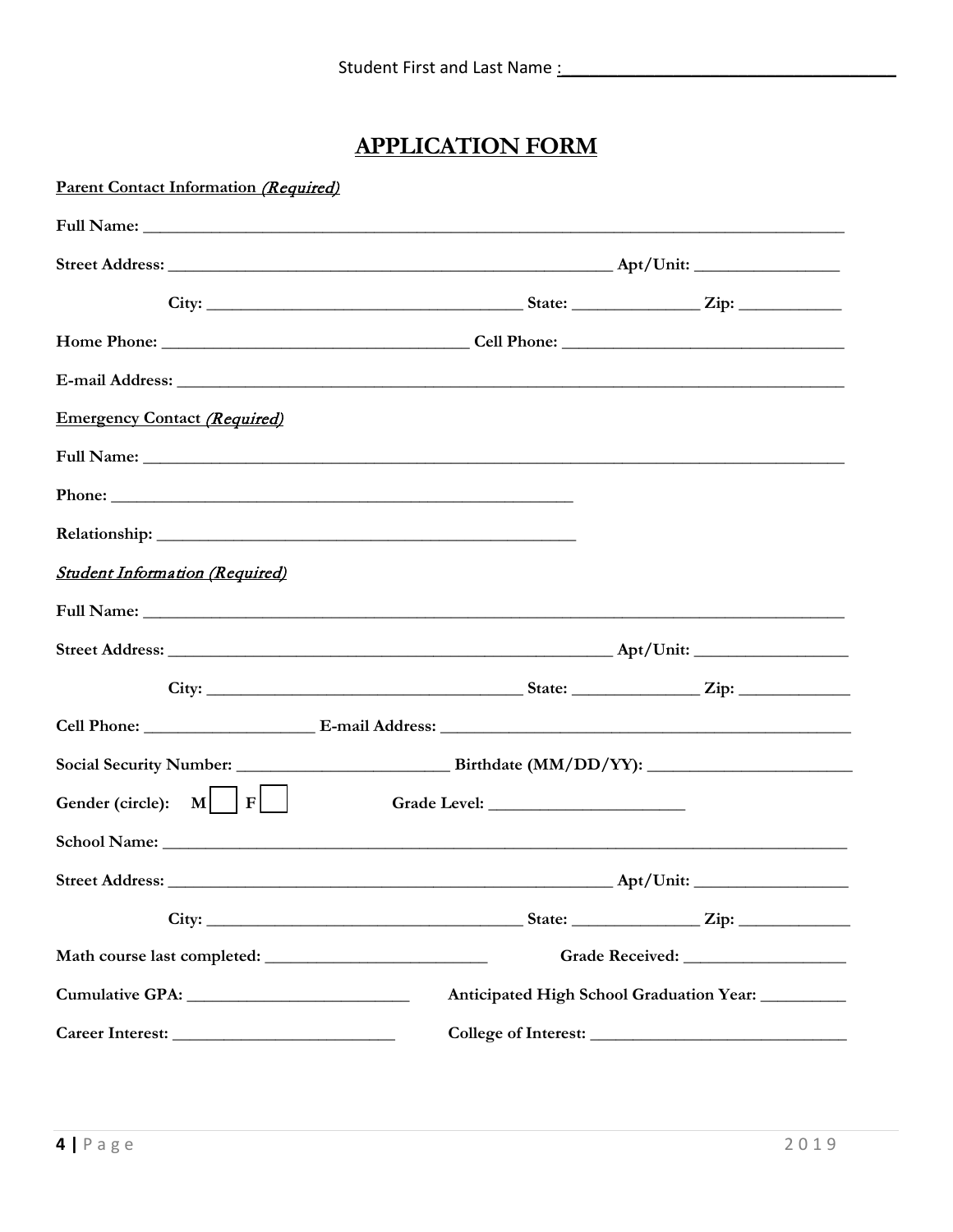\_\_\_\_\_\_\_\_\_\_\_\_\_\_\_\_\_\_\_\_\_\_\_\_\_\_\_\_\_\_\_\_\_\_\_\_\_\_\_\_\_\_\_\_\_\_\_\_\_\_\_\_\_\_\_\_\_\_\_\_\_\_\_\_\_\_\_\_\_\_\_\_\_\_\_\_\_\_\_\_\_\_\_\_\_\_\_\_\_\_\_\_\_\_\_\_\_\_\_\_\_\_\_\_\_\_\_\_  $\mathcal{L}_\mathcal{L} = \mathcal{L}_\mathcal{L} = \mathcal{L}_\mathcal{L} = \mathcal{L}_\mathcal{L} = \mathcal{L}_\mathcal{L} = \mathcal{L}_\mathcal{L} = \mathcal{L}_\mathcal{L} = \mathcal{L}_\mathcal{L} = \mathcal{L}_\mathcal{L} = \mathcal{L}_\mathcal{L} = \mathcal{L}_\mathcal{L} = \mathcal{L}_\mathcal{L} = \mathcal{L}_\mathcal{L} = \mathcal{L}_\mathcal{L} = \mathcal{L}_\mathcal{L} = \mathcal{L}_\mathcal{L} = \mathcal{L}_\mathcal{L}$ \_\_\_\_\_\_\_\_\_\_\_\_\_\_\_\_\_\_\_\_\_\_\_\_\_\_\_\_\_\_\_\_\_\_\_\_\_\_\_\_\_\_\_\_\_\_\_\_\_\_\_\_\_\_\_\_\_\_\_\_\_\_\_\_\_\_\_\_\_\_\_\_\_\_\_\_\_\_\_\_\_\_\_\_\_\_\_\_\_\_\_\_\_\_\_\_\_\_\_\_\_\_\_\_\_\_\_\_ \_\_\_\_\_\_\_\_\_\_\_\_\_\_\_\_\_\_\_\_\_\_\_\_\_\_\_\_\_\_\_\_\_\_\_\_\_\_\_\_\_\_\_\_\_\_\_\_\_\_\_\_\_\_\_\_\_\_\_\_\_\_\_\_\_\_\_\_\_\_\_\_\_\_\_\_\_\_\_\_\_\_\_\_\_\_\_\_\_\_\_\_\_\_\_\_\_\_\_\_\_\_\_\_\_\_\_\_

### **Ethnic Identity Information (Optional)**

Please indicate your ethnic identity by checking the appropriate box below.



### **Special Needs and Accommodations (list):**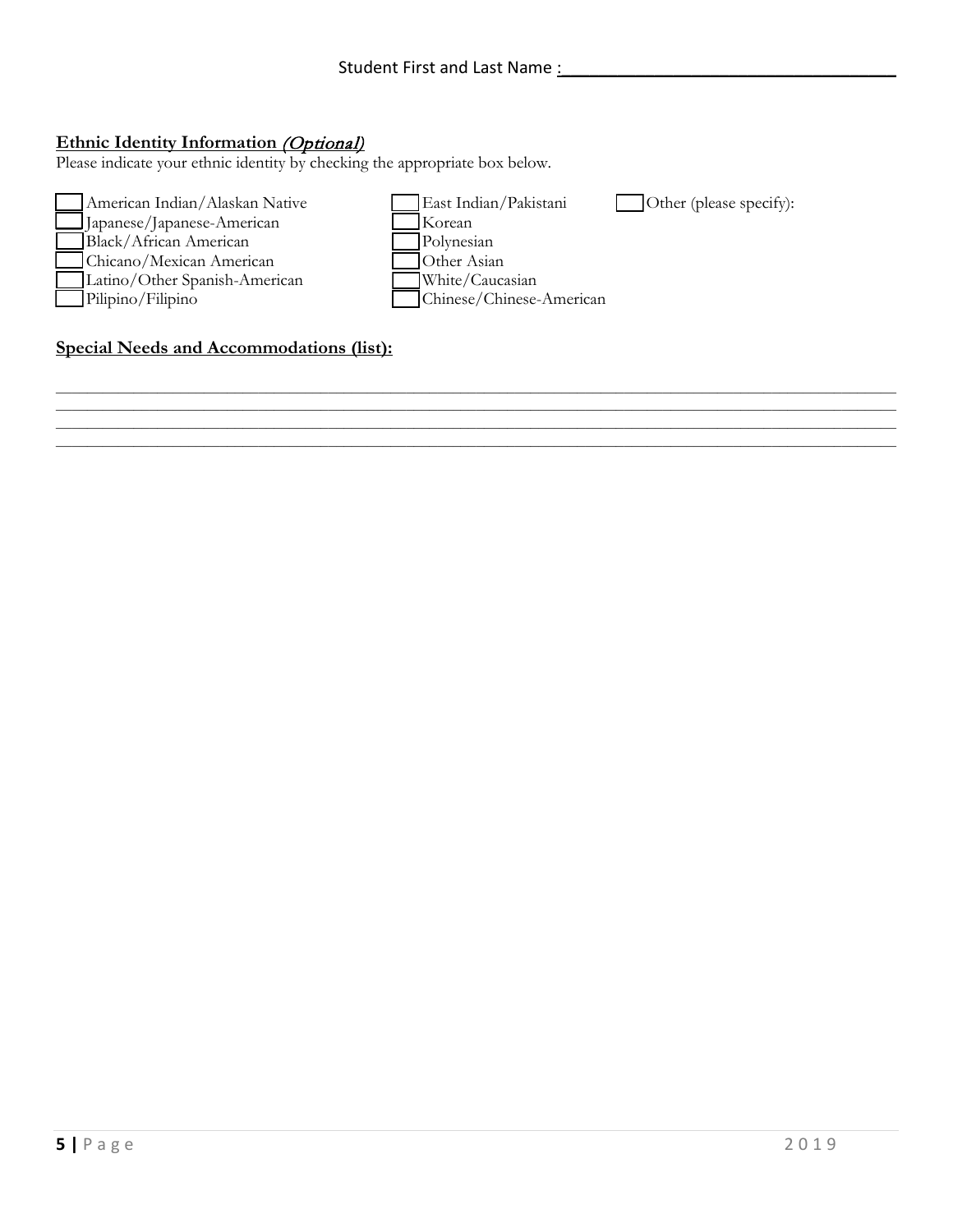### **PERSONAL STATEMENT**

Students are required to answer each prompt and submit all responses typed or printed. You may attach your responses on a separate sheet if necessary.

1) Describe your future college and career goals. For example: what is your dream college? What would you like to study? Why did you choose that college and field of study? What career do you see yourself in after college?

2) Why do you want to participate in the Summer Algebra Institute?

3) What goals do you want to accomplish during this summer program?

4) In your own words, describe your math skill level before starting the Summer Algebra Institute: